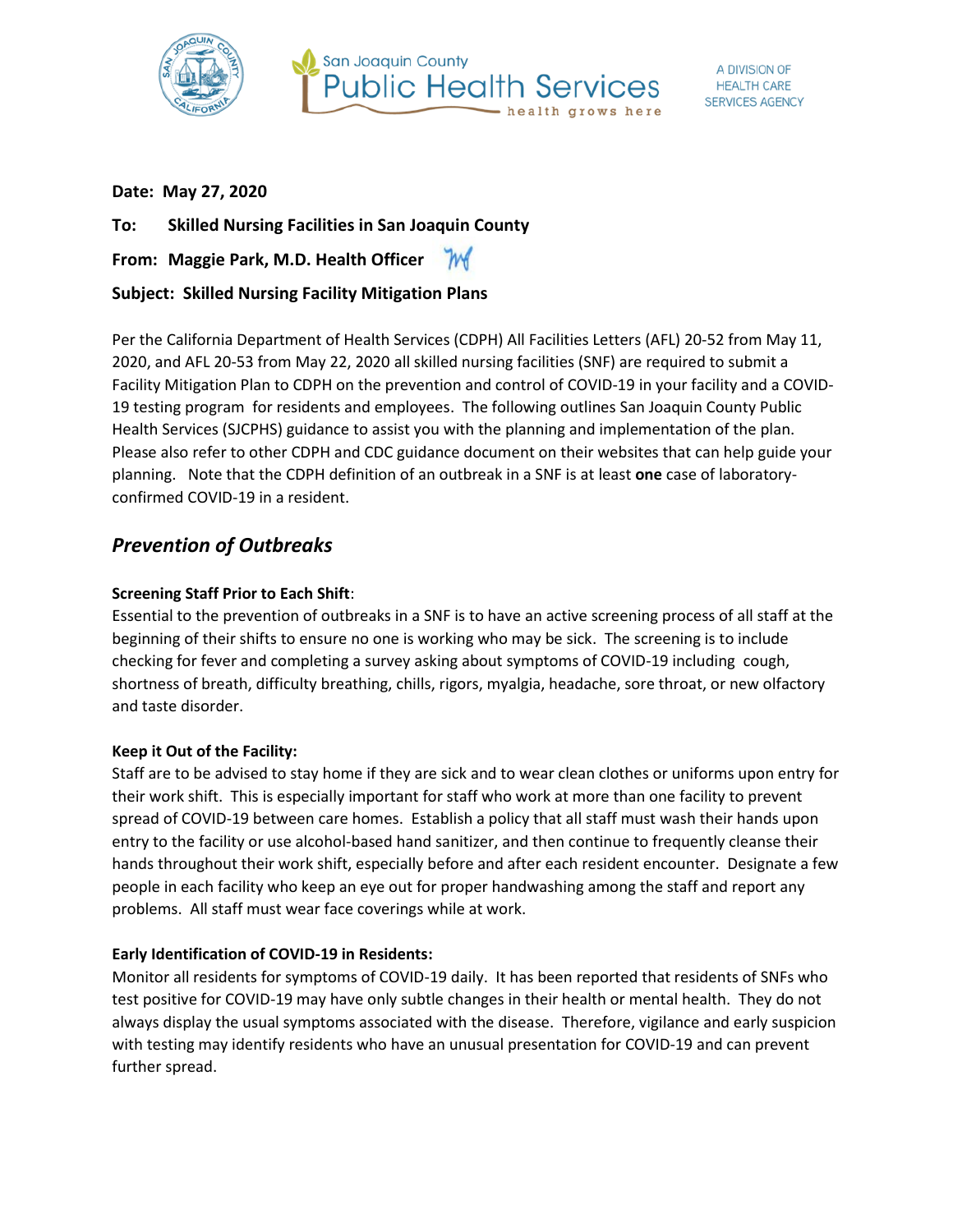#### **Cohorting Plan:**

It is essential that the plan includes the location and process for cohorting both residents and staff. Ideally this plan is needed before any residents or staff are identified as having positive COVID-19 tests. Cohorting involves separating the residents into three groups: those who test positive and need to be isolated; those who have been exposed, still test negative but need to be in quarantine for a 14 day observation period; and those who neither test positive nor have been exposed.

Identify a section of your facility (wing, floor or hallway) where you will move residents who test positive and one for those who have been exposed and need a 14 day quarantine. The planning process must include the logistics of how current residents will be moved around to enable you to move positive residents together. Having this in place will enable a rapid response when positive residents are identified. Residents who were close contacts and need a 14 day quarantine can be moved to the same area where new admissions or hospital discharged residents are place for their 14 day period of observation. Staff also need to be cohorted together and separated from other employees throughout their work day, including breaks.

#### **Isolation and Quarantine of SNF Residents with Positive COVID-19 Tests:**

- 1. Residents that test positive and are symptomatic should be isolated until the following conditions are met:
	- at least 3 days (72 hours) have passed since recovery, defined as a resolution of fever without the use of fever-reducing medications and improvement in symptoms (e.g., cough, shortness of breath, etc.); **AND**
	- at least **14 days** have passed since symptoms first appeared.
- 2. Residents that test positive and are asymptomatic should be isolated for **14 days** from the date of their positive test. If they subsequently develop symptoms, use the symptoms-based criteria for discontinuing isolation based on the first date of symptoms rather than the test date.
- 3. Close contacts of COVID-19 positive residents and staff must be in quarantine for observation for 14 days. If they develop symptoms during this time they should be tested and then follow the process symptom-based isolation above. Use 48 hours before onset of symptoms for identifying contacts of symptomatic cases, and 48 hours before date of testing for asymptomatic cases.

#### **Staff with Positive COVID-19 Tests:**

- 1. Staff who test positive are to be excluded from work. They may return to work after the following conditions are met:
	- at least 3 days (72 hours) have passed since recovery, defined as a resolution of fever without the use of fever-reducing medications and improvement in symptoms (e.g., cough, shortness of breath, etc.); **AND**
	- at least **10 days** have passed since symptoms first appeared.
	- Asymptomatic staff are to be excluded from work for 10 days from the date of the positive test. If they subsequently develop symptoms, use the symptoms-based criteria for discontinuing isolation based on the first date of symptoms rather than the test date.
- 2. If there are staffing shortages, discuss with SJCPHS the possibility of asymptomatic COVID-19 staff working with COVID-19 residents. This needs prior approval from SJCPHS.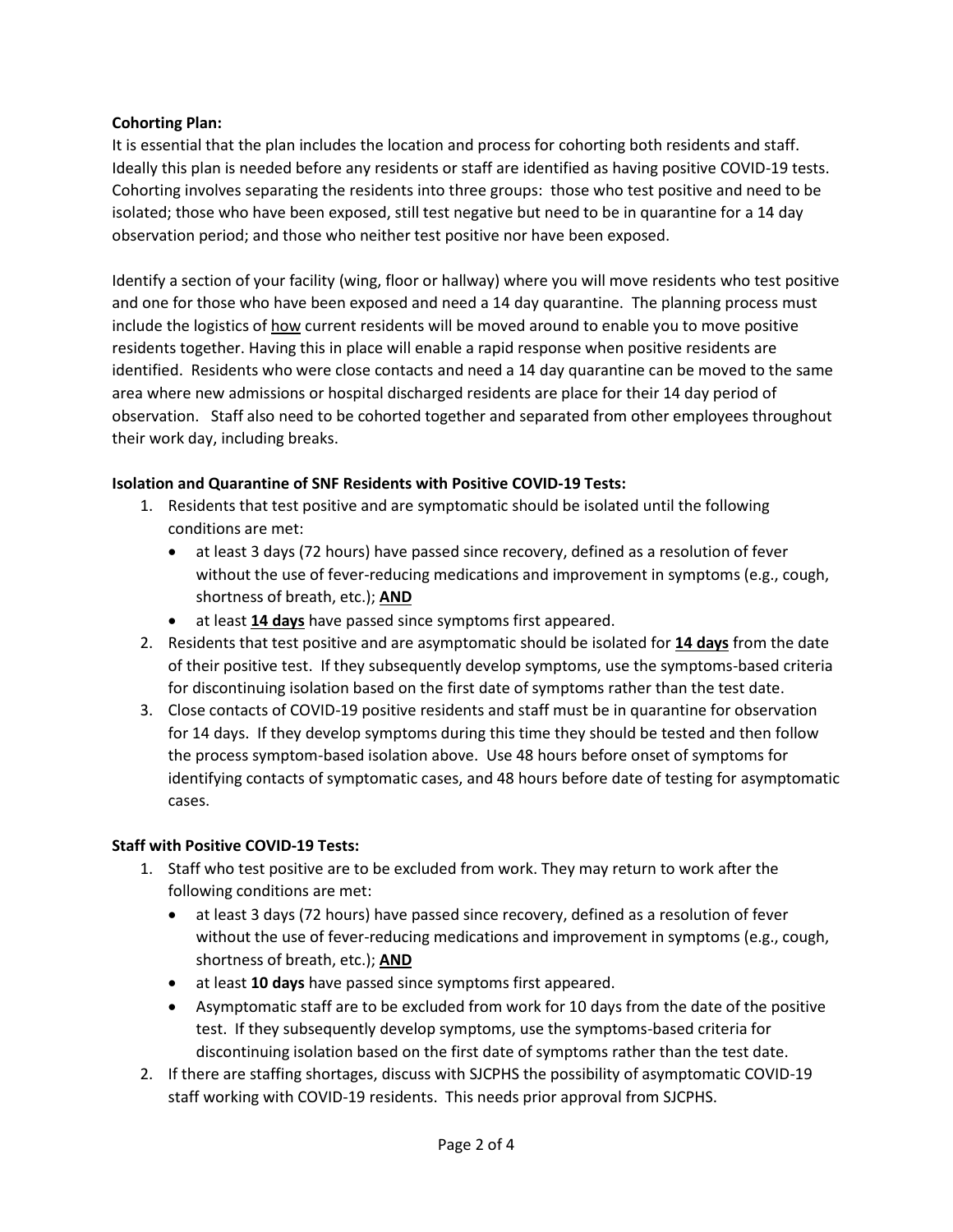# *Facility Testing*

CDPH is requiring all SNFs to establish testing strategies for responding to a COVID-19 positive resident or staff, in addition to baseline and surveillance testing.

Only laboratory tests able to detect the SARS-CoV-2 virus (the virus that causes COVID-19) are to be used for this testing. This includes tests using polymerase chain reaction (PCR) with greater than 95 percent sensitivity and greater than 90 percent specificity. For testing in response to a positive COVID-19 resident or staff it is important that the results can be obtained rapidly. Antibody tests (serology) are not to be used for these tests as they cannot determine if a person has an active COVID-19 infection.

Testing done in response to a positive COVID-19 resident or staff will be done at the SJC Public Health Laboratory. Otherwise SNFs need to identify a commercial laboratory for the required baseline and monthly surveillance testing.

Note that test results are only valid for the day the specimen was collected, so someone who is in the incubation phase may become positive later. Also false negative tests do occur. If a COVID-19 infection is suspected in a person who tested negative, the test may be repeated.

*Response to COVID-19 Positive SNF Resident(s) or Staff:* Facilities experiencing single case or outbreaks with confirmed or suspected COVID-19.

- 1. Report to San Joaquin County Public Health Services (SJCPHS) all positive tests for residents and staff immediately (209/468-3822).
- 2. Coordinate with SJCPHS to get all residents and staff tested as soon as possible at the SJC Public Health Lab. Ideally, all residents and staff should be tested within a couple of days.
- 3. SJCPHS will make available specimen collection kits for the facility. If needed, SJCPHS can send a nurse to train SNF staff on specimen collection.
- 4. Specimens must be one of the following: Naso-pharyngeal, mid-turbinate or anterior nares. See section below entitled "Options for Collection of Specimens" for more information.
- 5. Cohort all the COVID-positive residents and the exposed residents and staff as outlined above.
- 6. Employees who test positive for COVID-19 are not to work. If there are staffing shortages, discuss with SJCPHS the possibility of asymptomatic COVID-19 employees working with COVID-19 positive residents. This needs prior approval from SJCPHS.
- 7. SJCPHS may coordinate a virtual or in-person infection control assessment to identify and recommend changes to infection control practices.
- 8. Re-test all COVID-19 negative residents and staff once a week until there are no new COVID-19 positive tests in two sequential rounds of testing.
- 9. The facility then will start to follow their regular periodic surveillance testing of staff (see section below).